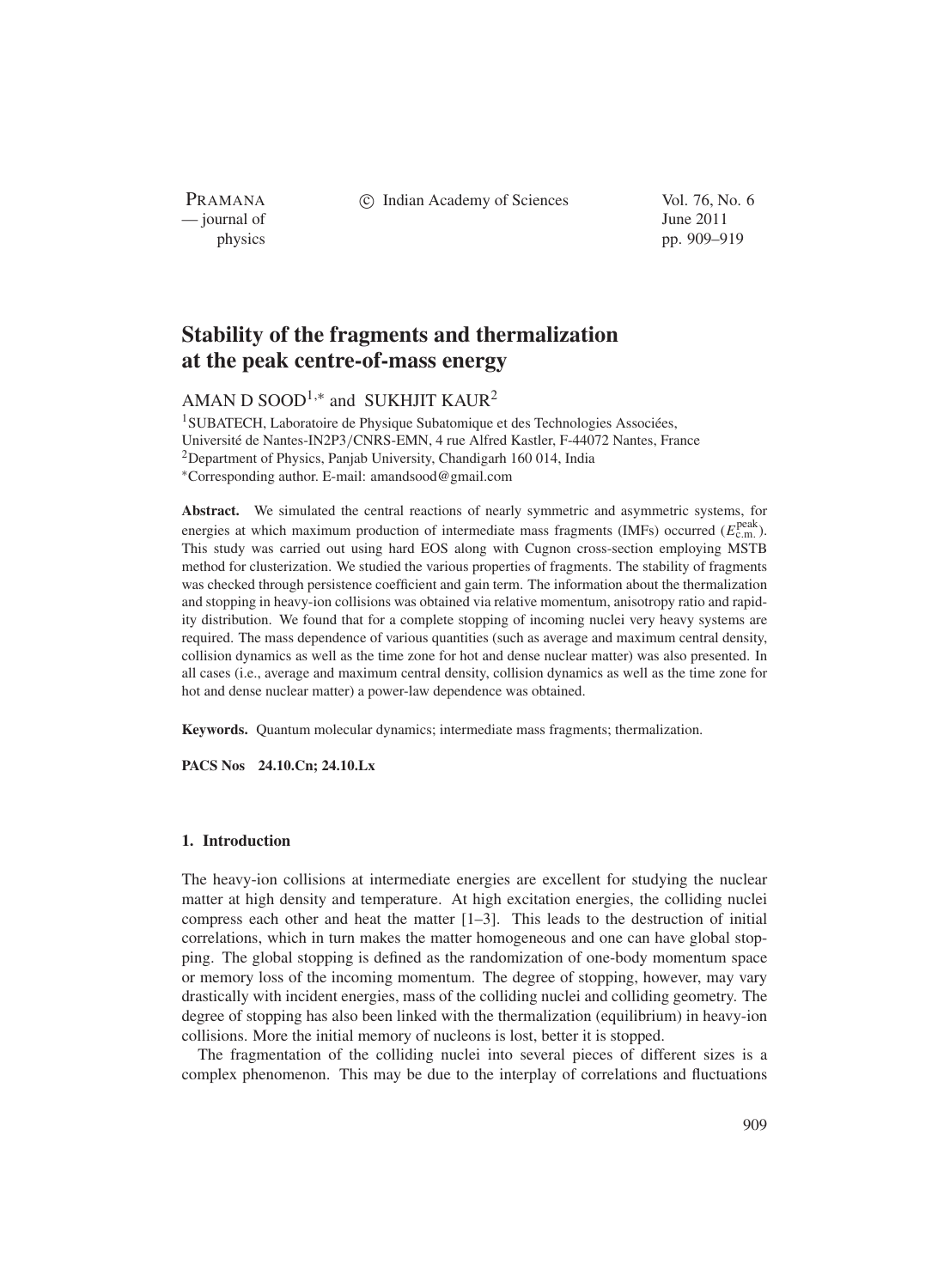emerging in a collision. Several studies have been carried out to check the fragmentation pattern. Fragmentation pattern has been reported to depend on the size of the colliding nuclei, incident energy as well as impact parameter [1,4–6]. Dhawan *et al* [7] studied the degree of stopping reached in intermediate energy heavy-ion collisions. They found that the degree of stopping decreases with increase in impact parameter as well as at very high energies. They suggested that light charged particles (LCPs) ( $2 \leq A \leq 4$ ), can be used as a barometer for studying the stopping in heavy-ion collisions. Lighter fragments mostly originate from mid-rapidity region whereas intermediate mass fragments (IMFs) originate from the surface of colliding nuclei and can be viewed as remnants of the spectator matter. On the other hand, Sood *et al* [8] studied the thermalization achieved in heavy-ion collisions in terms of participant–spectator matter. They found that participant–spectator matter depends crucially on the collision dynamics as well as history of the nucleons and important changes in the momentum space occur due to the binary nucleon–nucleon collisions experienced during the high dense phase. The collisions push the colliding nucleons into mid-rapidity region responsible for the formation of participant matter. This ultimately leads to thermalization in heavy-ion collisions. Vermani *et al* [8] used rapidity distribution of nucleons to characterize the stopping and thermalization of the nuclear matter. They found that nearly full stopping is achieved in heavier systems like  $197Au+197Au$  whereas in lighter systems a larger fraction of particles is concentrated near the target and projectile rapidities, resulting in a broad Gaussian shape. The lighter systems, therefore, exhibit larger transparency effect, i.e., less stopping. Puri *et al* [9] studied the non-equilibrium effects and thermal properties of heavy-ion collisions. They found that the heavier masses are found to be equilibrated more than the lighter systems.

Recently, Sisan *et al* [10] studied the emission of IMFs from the central collisions of nearly symmetric systems using a  $4\pi$ -array set-up, where they found that the multiplicity of IMFs shows a rise and fall with increase in the beam energy. They observed that  $E_{\text{c.m.}}^{\text{max}}$ (the energy at which the maximum production of IMFs occurs) increases linearly with the system mass, whereas a power-law ( $\alpha A^{\tau}$ ) dependence was reported for peak multiplicity of IMFs with power factor  $\tau = 0.7$ . Though percolation calculations reported in that paper failed to explain the data, subsequent calculations using QMD model [11] successfully reproduced the data over the entire mass. One is, therefore, interested to understand how nuclear dynamics behaves at this peak energy, i.e. whether linear increase reported for the multiplicity of fragments remains valid for other observables or not. We plan here to investigate the degree of stopping reached and other related phenomena in heavy-ion reactions at peak centre-of-mass energies. We also check system size dependence of average and maximum central density, collision dynamics as well as the time zone for hot and dense nuclear matter at the peak centre-of-mass energy.

This study is made within the framework of the quantum molecular dynamics model, which is described in detail in refs [1,4,11–18].

## **2. Results and discussion**

For the present study, we simulated the central reactions ( $b = 0.0$  fm) of <sup>20</sup>Ne+<sup>20</sup>Ne,  $^{40}Ar+^{45}Sc$ ,  $^{58}Ni+^{58}Ni$ ,  $^{86}Kr+^{93}Nb$ ,  $^{129}Xe+^{118}Sn$ ,  $^{86}Kr+^{197}Au$  and  $^{197}Au+^{197}Au$  at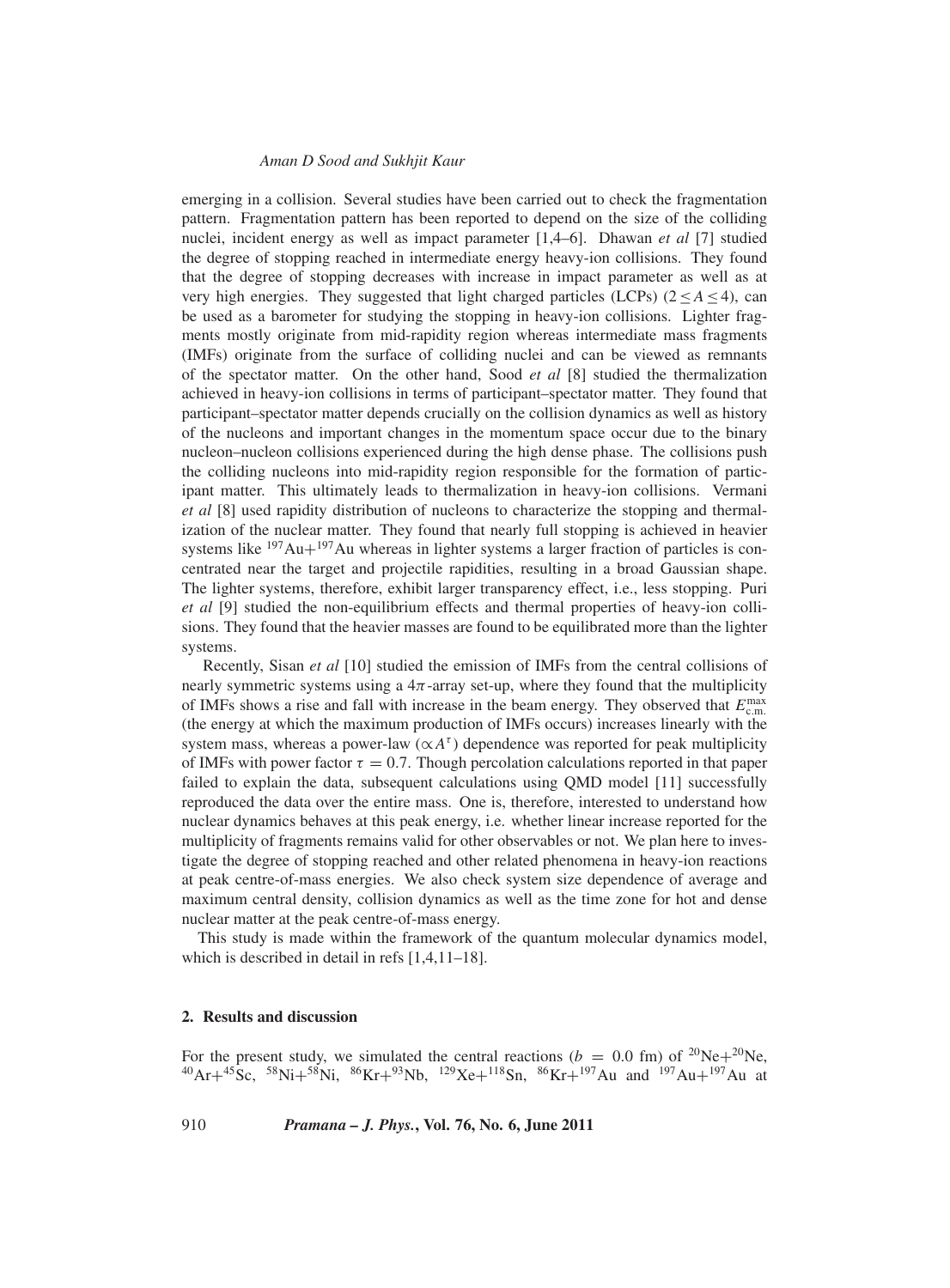#### *Stability of the fragments and thermalization*

incident energies at which maximal production of intermediate mass fragments (IMFs) occurs. These read approximately 24, 46, 69, 77, 96, 124 and 104 AMeV, respectively for the above-mentioned systems [11]. Note that at lower incident energies, phenomena like fusion, fission and cluster decay are dominant [19]. Here we used hard (labelled as Hard) equation-of-state along with energy-dependent Cugnon cross-section ( $\sigma_{nn}^{\text{free}}$ ) [15]. The reactions are followed till 200 fm/c. The phase-space was clusterized using minimum spanning tree method with binding energy check (MSTB). The MSTB method is an improved version of the normal MST method [16]. First, the simulated phase-space was analysed with MST method and pre-clusters were sorted out. Each of the pre-clusters was then subjected to binding energy check [11,16]:

$$
\zeta_i = \frac{1}{N^{\text{f}}} \sum_{i=1}^{N^{\text{f}}} \left[ \frac{(\mathbf{p}_i - \mathbf{P}_{N^{\text{f}}}^{\text{c.m.}})^2}{2m_i} + \frac{1}{2} \sum_{j \neq i}^{N^{\text{f}}} V_{ij}(\mathbf{r}_i, \mathbf{r}_j) \right] < E_{\text{bind}}.
$$
\n(1)

We took  $E_{\text{bind}} = -4.0 \text{ MeV}$  if  $N^f \geq 3$  and  $E_{\text{bind}} = 0.0$  otherwise. Here  $N^f$  is the number of nucleons in a fragment and  $\mathbf{P}_{N^f}^{\text{c.m.}}$  is the centre-of-mass momentum of the fragment. This is known as minimum spanning tree method with binding energy check (MSTB) [11,16]. Note that nucleons belong to a fragment if inequality (1) is satisfied. The fragments formed with the MSTB method are more reliable and stable at the early stages of the reactions.

One of the important aspects in fragmentation is the stability of fragments as well as surrounding nucleons of a fragment. The change in the nucleon content of fragments between two successive time steps can be quantified with the help of persistence coefficient [17,18].

Let the number of pairs of nucleons in cluster C at time *t* is  $\chi_{\rm C}(t) = 0.5 * N_{\rm C}(N_{\rm C} - 1)$ . At  $\Delta t$  time later, it is possible that some of the nucleons belonging to cluster C have left the cluster and are part of another cluster or are set free or others may have entered the cluster. Now, let  $N_{\text{C}_{\text{D}}}$  be the number of nucleons that have been in cluster C at time *t* and are at  $t + \Delta t$  in cluster D. We define

$$
\Phi_{\rm C}(t + \Delta t) = \sum_{\rm D} 0.5 * N_{\rm C_D}(N_{\rm C_D} - 1). \tag{2}
$$

Here the sum runs over all fragments D present at time  $t + \Delta t$ .

The persistence coefficient of cluster C can be defined as [17,18]

$$
P_{\rm C}\left(t+\frac{\Delta t}{2}\right) = \Phi_{\rm C}(t+\Delta t)/\chi_{\rm C}(t). \tag{3}
$$

The persistence coefficient averaged over an ensemble of fragments is defined as

$$
\left\langle P\left(t+\frac{\Delta t}{2}\right)\right\rangle = \frac{1}{N_{\rm f_r}}\sum_{\rm C}P_{\rm C}\left(t+\frac{\Delta t}{2}\right),\tag{4}
$$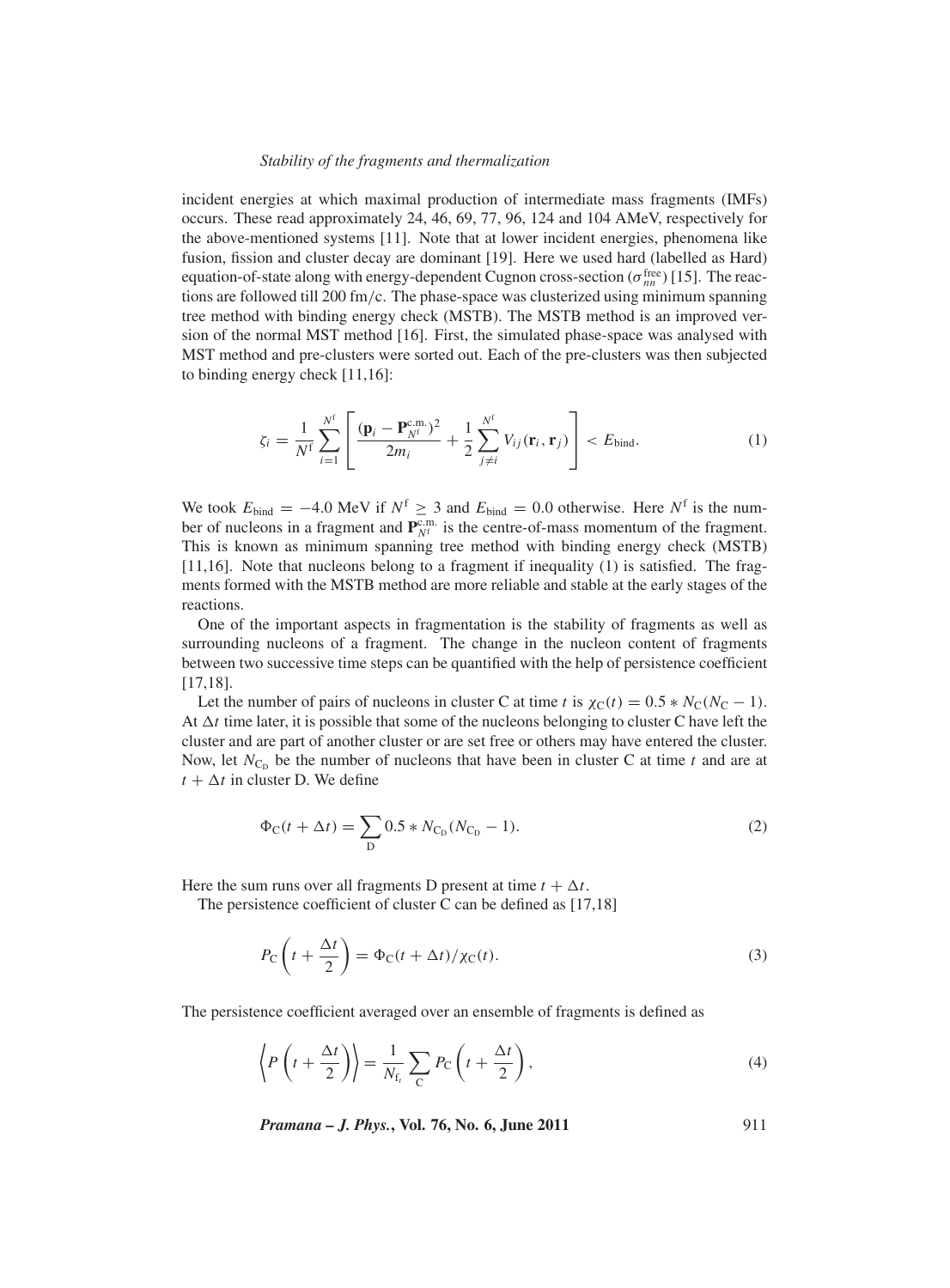where  $N_f$  is the number of fragments present at time *t* in a single simulation. The quantity is then averaged over a large number of QMD simulations. The stability of a fragment between two consecutive time steps can be measured using persistence coefficient. If the fragment does not emit a nucleon between two time steps, the persistence coefficient is one. On the other hand, if fragment disintegrates completely, the persistence coefficient will be zero. If we remove one nucleon from fragment C, the persistence coefficient is  $P_{\rm C}(t + \Delta t/2) = (N_{\rm C} - 2)/N_{\rm C}$ , i.e., 0.333 for  $N_{\rm C} = 3$  and 0.8 for  $N_{\rm C} = 10$ . For example, for mass 10, when one nucleon is emitted we have two entities at later time step consisting of free nucleon and fragment with mass 9.  $P_C(t + \Delta t/2)$  is the contribution from all such entities existing at later times. It, then, measures the tendency of the members of a given cluster to remain together. In figure 1, we display the persistence coefficients for various fragments, i.e., light charged particles (LCPs)  $(2 < A < 4)$ , heavy mass fragments (HMFs)  $(10 < A < 44)$  as well as intermediate mass fragments (IMFs)  $(5 < A < 44)$ . The various lines have been defined in the caption. It is clear from the figure that the saturation value of persistence coefficient is slightly higher for LCPs compared to heavier fragments. One can conclude that the final fragments are formed after 130 fm/c when this coefficient is 0.8. Before that time there is a strong exchange of nucleons between the fragments. The number of medium and intermediate size fragments increases because the largest fragment falls finally into this mass bracket. The persistent coefficient reaches its asymptotic value later due to the interaction between fragments as well as between fragments and free nucleons. Due to this interaction, nucleons are sometimes absorbed or emitted from the fragments. This process changes the details but not the general structure of the fragmentation pattern.



**Figure 1.** The persistence coefficient as a function of time for LCPs, HMFs and IMFs. Dashed, dotted, dash-dotted and solid lines are for  $58Ni + 58Ni$ ,  $86Kr + 93Nb$ ,  $129$ Xe+ $118$ Sn and  $197$ Au+ $197$ Au, respectively.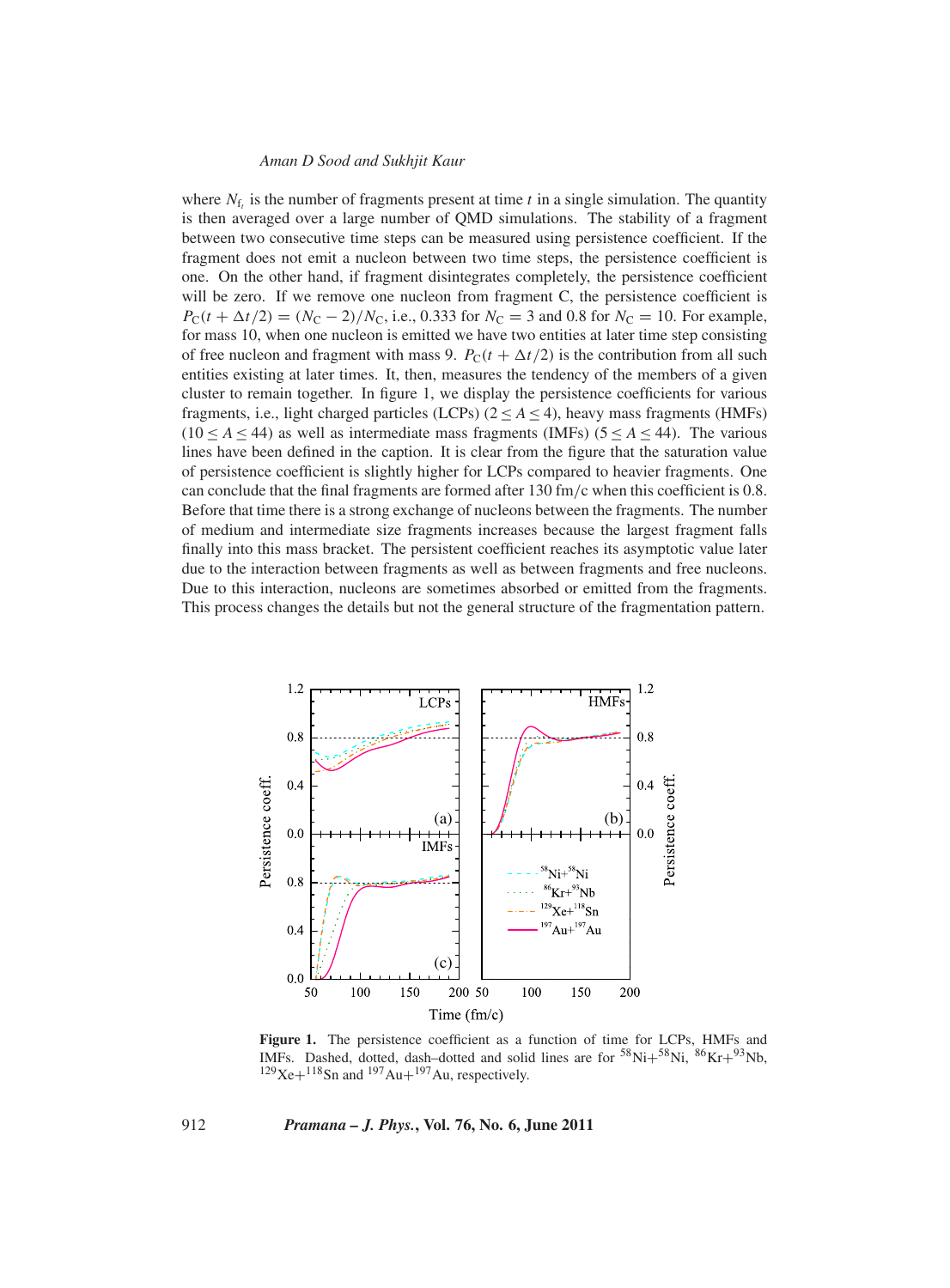#### *Stability of the fragments and thermalization*

The persistence coefficient tells about the stability of different fragments between two successive time steps. But it does not provide any information about whether a fragment has swallowed some nucleons or not. To check this, we used a quantity called 'Gain' [18]. The Gain represents the percentage of nucleons that a fragment has swallowed between two consecutive time steps. Let  $N^f_{\alpha}$  be the number of nucleons belonging to a fragment  $\alpha$ at time *t*. Let  $N_{\alpha\beta}^f$  be the number of nucleons which are in cluster  $\alpha$  at time *t* and are in cluster  $\beta$  at time  $t + \Delta t$ . The Gain is defined as

$$
Gain(t + \Delta t/2) = \sum_{\alpha} \eta \times \frac{\sum_{\beta} (N_{\beta}^{f} - N_{\alpha\beta}^{f})}{N_{\alpha}^{f}}.
$$
 (5)

 $\eta = 0.0$ , 0.5 and 1.0 if  $N_{\alpha\beta}^f$  <  $0.5N_{\beta}^f$ ,  $N_{\alpha\beta}^f = 0.5N_{\beta}^f$  and  $N_{\alpha\beta}^f > 0.5N_{\beta}^f$ , respectively. Naturally, a true Gain for a fragment  $\alpha$  is only if its nucleons constitute at least half of the mass of the new fragment  $\beta$ . The Gain will tell us whether the interactions among fragments have ceased to exist or not.

In figure 2, we display the Gain for LCPs, HMFs and IMFs. As discussed earlier, the value of persistence coefficient is slightly higher for LCPs. Therefore, the Gain will be smaller for LCPs as shown in figure 2. It is evident from the figure that for heavier systems the Gain has higher value because of the large nucleon–nucleon interactions.

The quantities which are closely related to the degree of thermalization are relative momentum  $\langle K_{\rm R} \rangle$  and anisotropy ratio  $\langle R_{\rm a} \rangle$ . The average relative momentum of two colliding Fermi spheres is defined as [3,9,20]

$$
\langle K_{\mathcal{R}} \rangle = \langle | P_P(\mathbf{r}, t) - P_T(\mathbf{r}, t) | / \hbar \rangle, \tag{6}
$$



**Figure 2.** The Gain as a function of time for LCPs, MMFs and IMFs. Lines have the same meaning as in figure 1.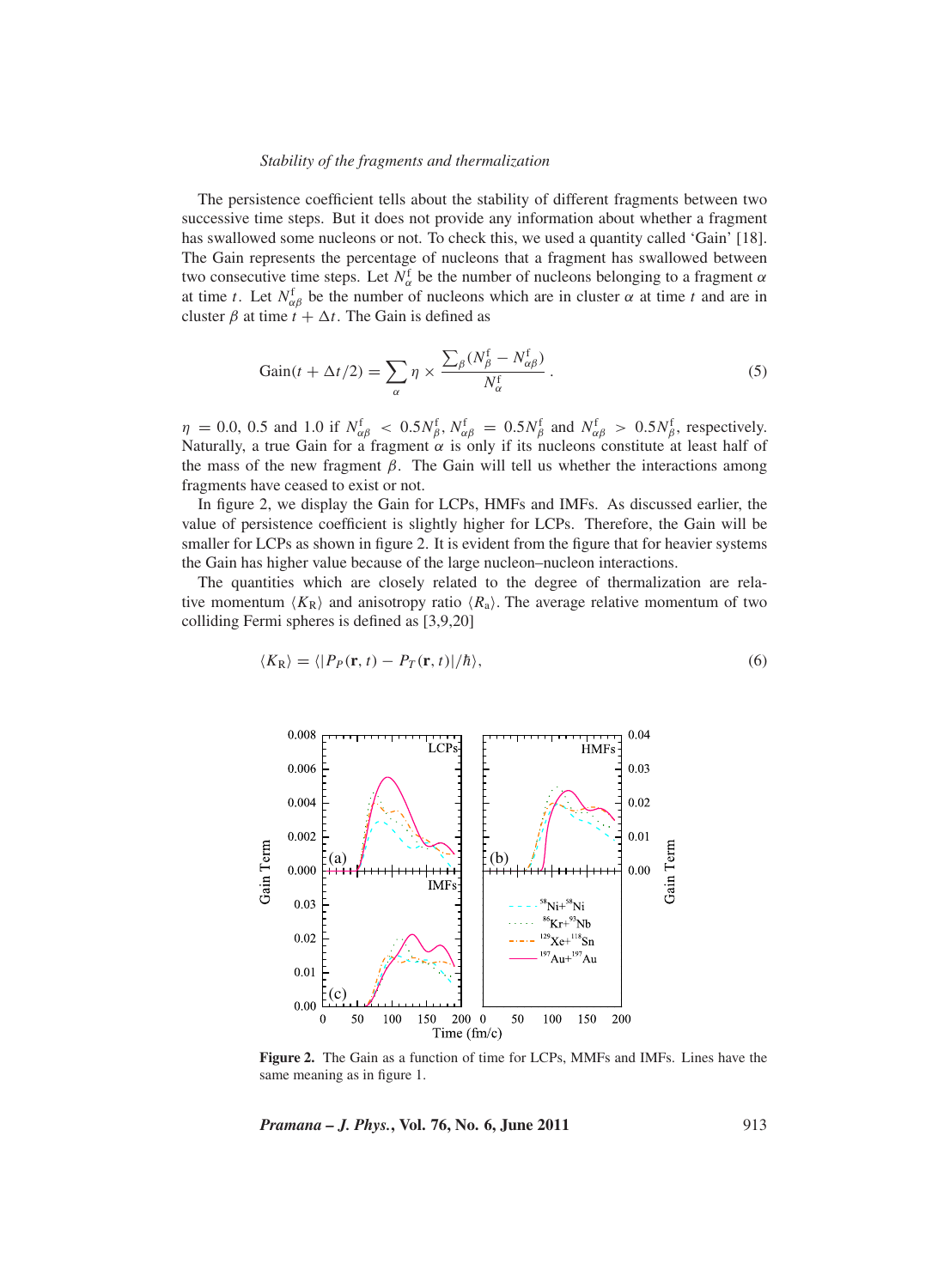where

$$
P_k(\mathbf{r}, t) = \frac{\sum_{j=1}^{A_k} P_j(t)\rho_j(\mathbf{r}, t)}{\rho_k(\mathbf{r}, t)}.
$$
\n(7)

Here  $P_j$  and  $\rho_j$  are the momentum and density experienced by *j*th particle and *k* stands for either target or projectile and **r** refers to a space point in the central sphere of 2 fm radius to which all calculations are made. The  $\langle K_{\rm R} \rangle$  is an indicator of local equilibrium because it depends on the local position *r*.

The second quantity is anisotropy ratio which is defined as [3,7,9,20]

$$
\langle R_{\rm a} \rangle = \frac{\sqrt{\langle p_x^2 \rangle} + \sqrt{\langle p_y^2 \rangle}}{2\sqrt{\langle p_z^2 \rangle}}.
$$
\n(8)

The anisotropy ratio  $\langle R_a \rangle$  is an indicator of global equilibrium of the system because it represents the equilibrium of the whole system and does not depend upon the local positions. The full global equilibrium averaged over a large number of events will correspond to  $\langle R_{\rm a} \rangle = 1$ .

In figures 3a and 3b, we display, respectively,  $\langle K_R \rangle$  and  $\langle R_a \rangle$  ratio as a function of time for different system masses. The initial value of relative momentum increases whereas



**Figure 3.** The time evolution of (**a**) relative momentum and (**b**) anisotropy ratio. Lines have the same meaning as in figure 1.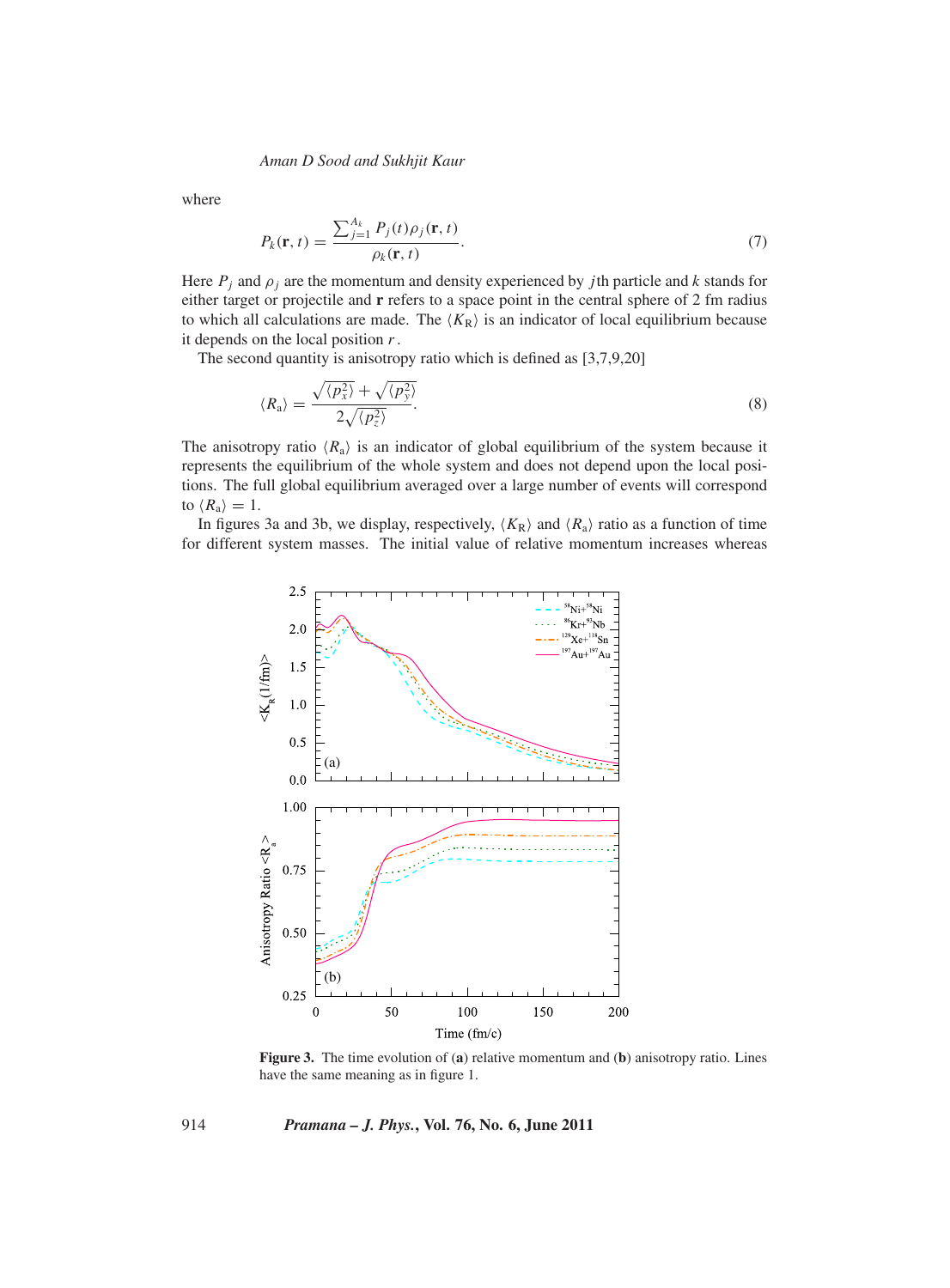*Stability of the fragments and thermalization*



**Figure 4.** The rapidity distribution, d*N*/d*Y* , as a function of reduced rapidity, Y<sub>c.m.</sub>/*Y*<sub>beam</sub>. Lines have the same meaning as in figure 1.



**Figure 5.** The maximal value of the average density  $\langle \rho^{avg} \rangle_{max}$  (top) and maximum density  $\langle \rho^{max} \rangle_{max}$  (bottom) as a function of the composite mass of the system. The solid lines are the fits to the calculated results using  $A^{\tau}$  obtained with  $\chi^2$  minimization. The average is done over all space points on a sphere of 2 fm radius at centre-of-mass.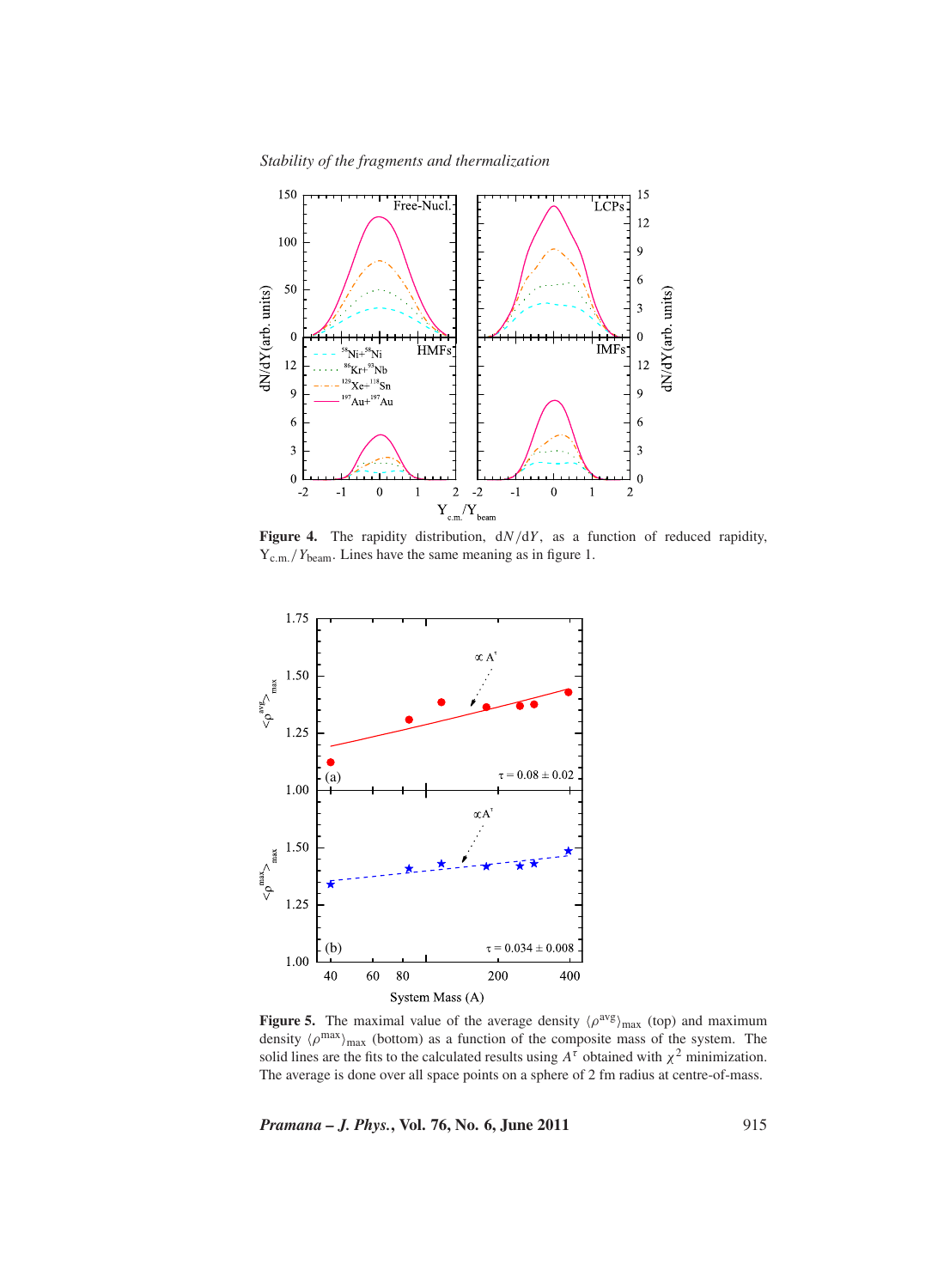the anisotropy ratio decreases with mass of the system since  $E_{c.m.}^{\text{peak}}$  increases with increase in the system mass. It is interesting to see that the relative momentum is large at the start of the reaction, and finally at the end of the reaction, the value of  $\langle K_R \rangle$  is nearly zero. This means that at the end of the reaction, the local equilibrium is nearly reached. However, the saturation time is nearly the same throughout the mass range. It is clear from figure 3b that the anisotropy ratio changes to a greater extent during the high-density phase. Once the high-density phase is over, no more changes occur in thermalization. Interestingly, heavier nuclei are able to equilibrate more than the lighter nuclei because the number of collisions per nucleon for the  $^{197}Au+^{197}Au$  reaction is larger than that for the  $^{58}Ni+^{58}Ni$  reaction.

The rapidity distribution is also assumed to give information about the degree of thermalization achieved in heavy-ion reactions. The rapidity distribution of the *i*th particle is defined as [7]

$$
Y(i) = \frac{1}{2} \ln \frac{\mathbf{E}(i) + \mathbf{p}_z(i)}{\mathbf{E}(i) - \mathbf{p}_z(i)}.
$$
\n(9)

Here  $\mathbf{E}(i)$  and  $\mathbf{p}_z(i)$  are, respectively, the total energy and longitudinal momentum of the *i*th particle. Naturally, for a complete equilibrium a single Gaussian shape peak is expected. In figure 4, we display the rapidity distribution of free nucleons, LCPs, HMFs as well as IMFs. Rapidity distribution of all types of fragments indicate that heavier systems are better thermalized compared to lighter ones. For lighter nuclei, we get relatively flat distribution. The effect is more pronounced for different kinds of fragments compared to free nucleons.

In figure 5, we display the system size dependence of the maximal value of average density  $\langle \rho^{avg} \rangle$  (solid circles) and maximum density  $\langle \rho^{max} \rangle$  (solid stars). Lines represent the power-law fitting ( $\propto A^{\tau}$ ). The maximal values of  $\langle \rho^{avg} \rangle$  and  $\langle \rho^{max} \rangle$  follow a power law



Figure 6. The time of maximal value of collision rate (open stars) and average density (filled circles) as a function of composite mass of the system. The dashed and solid lines represent the  $\chi^2$  fits with power law  $A^{\tau}$ .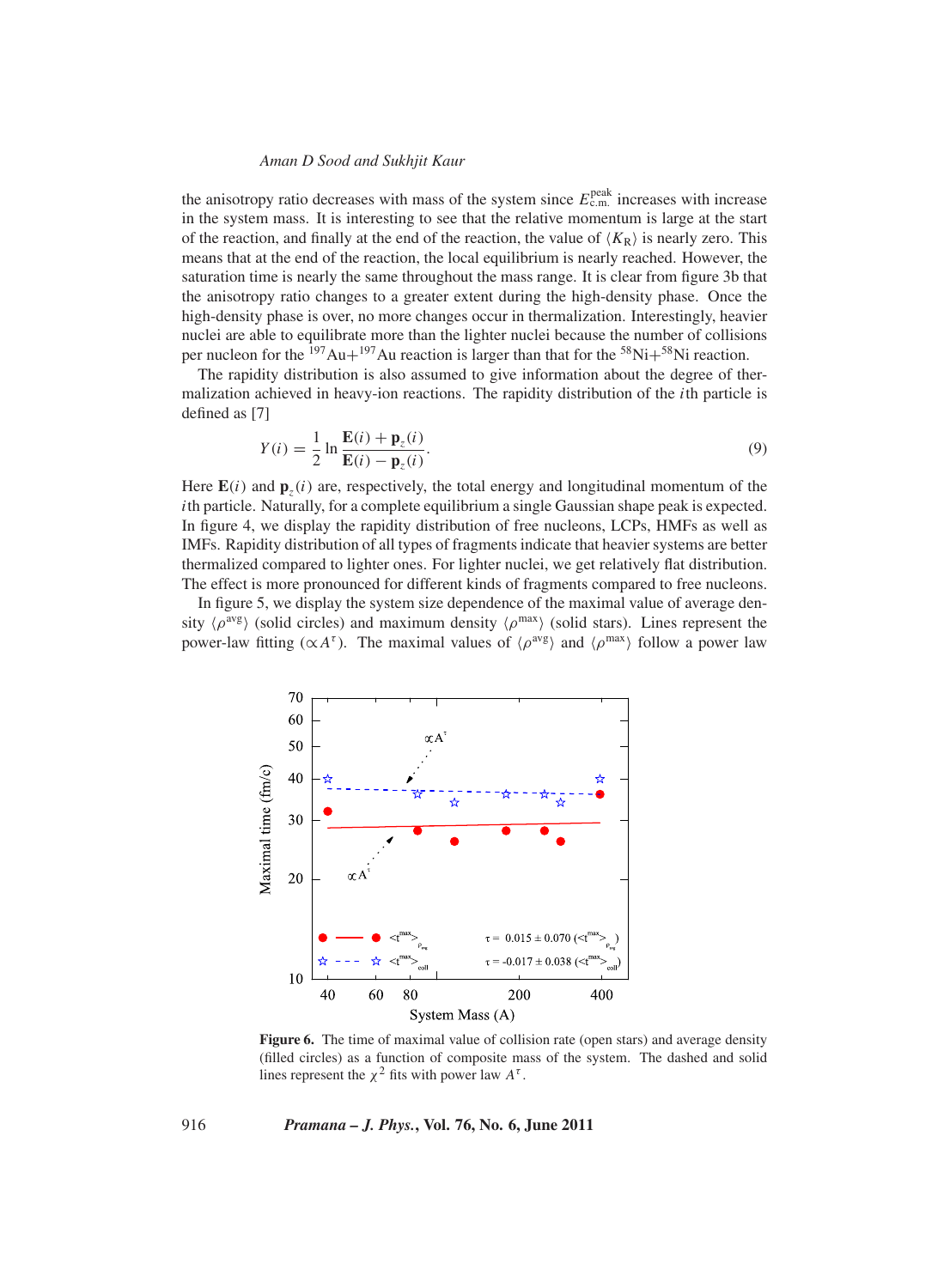#### *Stability of the fragments and thermalization*

 $(\alpha A^{\tau})$  with τ being 0.08±0.02 for the average density  $\langle \rho^{avg} \rangle$  and 0.034±0.008 for maximum density  $\langle \rho^{max} \rangle$ , i.e., a slight increase in density occurs with increase in the size of the system. This is because  $E_{\text{c.m.}}^{\text{peak}}$  increases with the size of the system.

In figure 6, we display the time of maximal collision rate (open stars) and average density  $(\rho_{avg})^{\text{max}}$  (filled circles) as a function of the total mass of the system. Interestingly, both quantities show a nearly mass-independent behaviour which shows that  $E_{\text{c.m.}}^{\text{peak}}$ increases with the mass of the system in such a way that maximal collision rate and maximal density is achieved at the same time throughout the mass range. The power factor is equal to  $-0.017\pm0.038$  for maximal time of collision rate and  $0.015\pm0.07$  for maximal time of average density.

Apart from the maximal quantities, another interesting quantity is the dense zone at the peak energy. In figure 7, we display the time interval for which  $\rho_{avg} \ge \rho_0$  (filled circles) and  $\rho_{avg} \ge \rho_0/2$  (open stars). Again, both quantities follow a power-law behaviour with  $\tau = 0.15 \pm 0.05$  and  $\tau = -0.04 \pm 0.06$ , respectively, for  $\rho_{avg} \ge \rho_0$  and  $\rho_{avg} \ge \rho_0/2$ . This indicates that the time duration for which  $\rho_{avg}$  is greater than the normal nuclear matter density increases with the mass of the system.



**Figure 7.** The time zone for  $\rho_{avg} \ge \rho_0$  (top) and for  $\rho_{max} \ge \rho_0$  (bottom) as a function of composite mass of the system. The solid lines represent the  $\chi^2$  fits with power law  $A^{\tau}$ .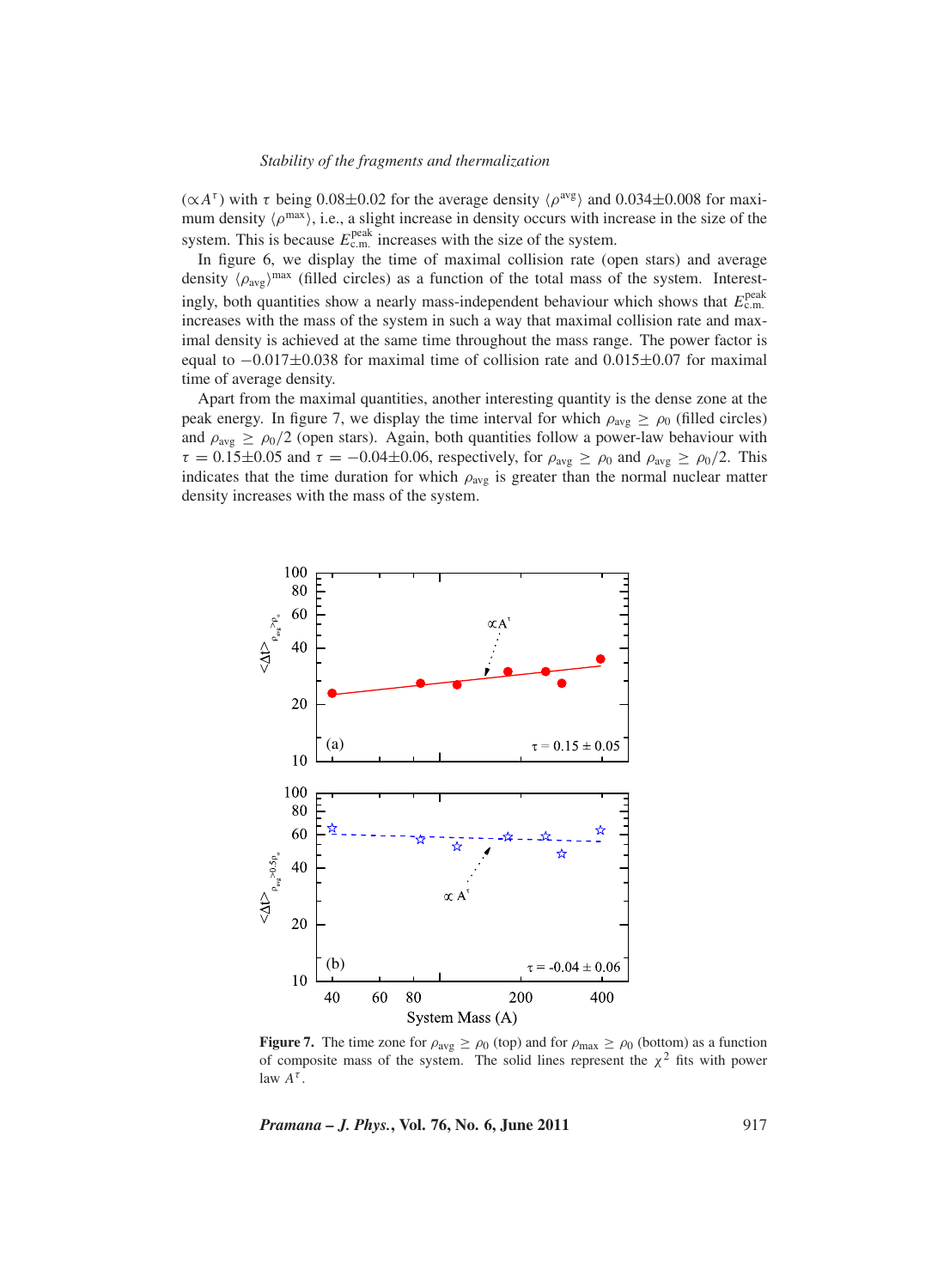*Aman D Sood and Sukhjit Kaur*



**Figure 8.** The total number of allowed collisions vs. composite mass of the system. The solid line represents the  $\chi^2$  fits with power law  $A^{\tau}$ .

The system size dependence of the (allowed) nucleon–nucleon collisions (filled squares) is displayed in figure 8. The results are displayed at 200 fm/c where the matter is diluted and well separated. The nucleon–nucleon collisions increase with the system size. This enhancement can be parametrized with a power law proportional to  $A^{\tau}$  with  $\tau =$ 1.28±0.054. At a fixed incident energy, nucleon–nucleon collisions should scale as *A*. This has been tested by Sood *et al* [21]. Here power factor is greater than one since with increase in mass of the system  $E_{\text{c.m.}}^{\text{peak}}$  also increases.

## **3. Summary**

In the present study, we have simulated the central reactions of nearly symmetric and asymmetric systems, for energies at which the maximum production of IMFs occurs  $(E_{\text{c.m.}}^{\text{peak}})$ , using QMD model. This study was carried out using hard EOS along with Cugnon cross-section and employing MSTB method for clusterization. We have studied various properties of fragments. The stability of fragments is checked using persistence coefficient and Gain. The information about the thermalization and stopping in heavy-ion collisions is obtained via relative momentum, anisotropy ratio and rapidity distribution. We found that for a complete stopping of incoming nuclei very heavy systems are required. The mass dependence of various quantities (such as average and maximum central density, collision dynamics as well as the time zone for hot and dense nuclear matter) is also presented. In all cases (i.e., average and maximum central density, collision dynamics as well as the time zone for hot and dense nuclear matter) a power-law dependence is obtained.